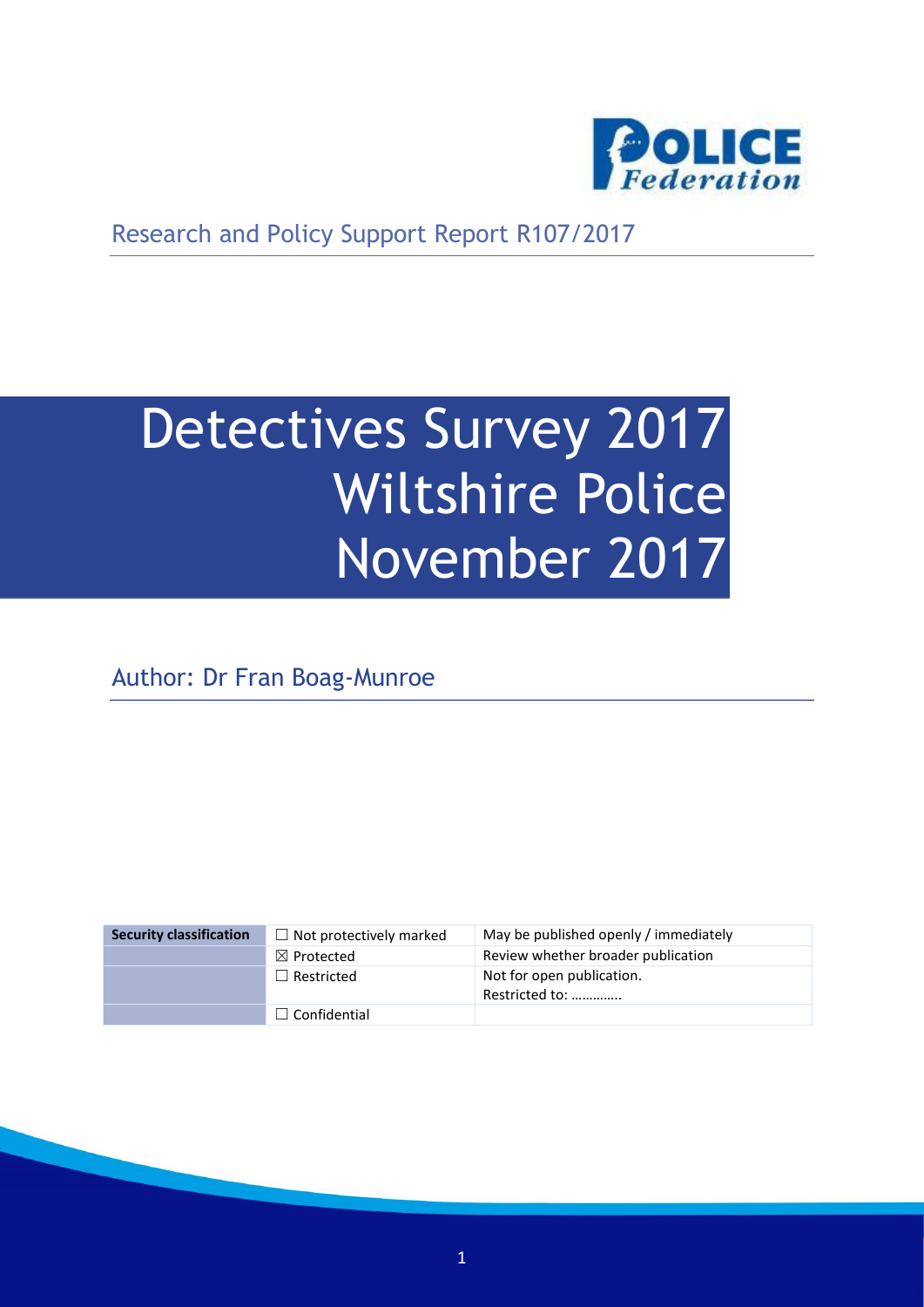#### **INTRODUCTION**

This report provides a summary of responses to the PFEW National Detectives Survey received from respondents in Wiltshire Police in 2017.

Some of the questions asked in this year's survey were the same as in the 2015 National Detectives Survey; this allowed us to monitor any changes since the last time the survey was conducted. Other questions were new to 2017, to be able to look in more detail at the context in which detectives are currently working.

Where appropriate, details of average responses for the police service as a whole are also presented, differences between the national and local responses have not been tested statistically and therefore any differences reported are for guidance only and must be treated with caution.

#### **RESPONSE RATE AND RESPONDENTS**

The National Detectives Survey 2017 opened on 1st September 2017 and closed on 24th September 2017. During this time, detective officers were invited to attend via the Police Federation's National Membership Database, as well as via local Joint Branch Boards and the National Detectives Forum mailing list.

**39 responses were received from detectives in Wiltshire Police**. There is still no accepted measure of the total number of detectives in England and Wales. It is therefore not possible to calculate a definitive response rate for the survey as a proportion of the total number of detectives. However, for comparison the number of responses received within Wiltshire Police was lower than when this survey was last conducted in 2015, when 43 responses were received.

#### **IMPACT OF SERVICE CUTS**

**36% of respondents within Wiltshire Police said that service cuts have had a major impact on their morale**; this was lower than the national average, where 56% detectives said that service cuts have had a major impact upon their morale.

In addition, **10% of respondents within Wiltshire Police said service cuts have had a major impact upon their physical health and wellbeing, whilst 15% said that service cuts have had a major impact upon their mental health and wellbeing**. For comparison, in England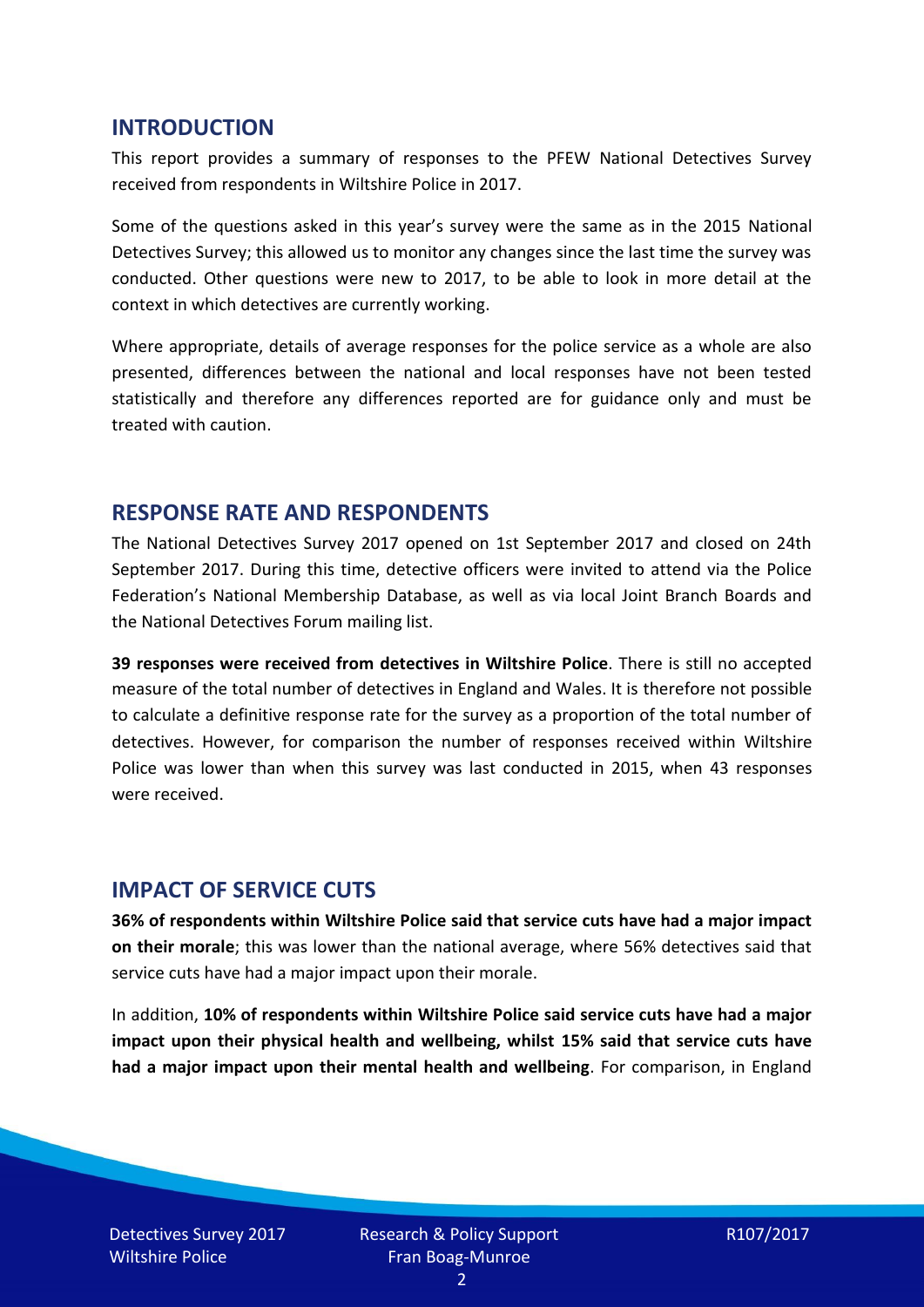and Wales as whole 27% of detectives said that service cuts have had a major impact on their physical health and wellbeing and also on their mental health and wellbeing.

| How, if at all, have<br>service cuts affected | No impact | <b>Minor impact</b> | <b>Moderate</b><br>impact | <b>Major impact</b> |
|-----------------------------------------------|-----------|---------------------|---------------------------|---------------------|
| Your morale                                   | 8%        | 21%                 | 36%                       | 36%                 |
| Your physical health and<br>wellbeing         | 18%       | 31%                 | 41%                       | 10%                 |
| Your mental health and<br>wellbeing           | 18%       | 36%                 | 31%                       | 15%                 |

**33% of respondents in Wiltshire Police said that service cuts have substantially increased their overall workload; 36% said that service cuts have substantially increased how fatigued they feel; and 36% said that service cuts have substantially increased how stressful they find their jobs**. Comparison of these proportions in Wiltshire Police to England and Wales as a whole can be found in the table below.

|                                    | <b>Wiltshire Police</b>                                 | <b>England and Wales</b>                                |
|------------------------------------|---------------------------------------------------------|---------------------------------------------------------|
| Your overall workload              | 33% substantially increased<br>(54% slightly increased) | 62% substantially increased<br>(32% slightly increased) |
| How fatigued you feel              | 36% substantially increased<br>(51% slightly increased) | 53% substantially increased<br>(38% slightly increased) |
| How stressful you find your<br>job | 36% substantially increased<br>(46% slightly increased) | 49% substantially increased<br>(41% slightly increased) |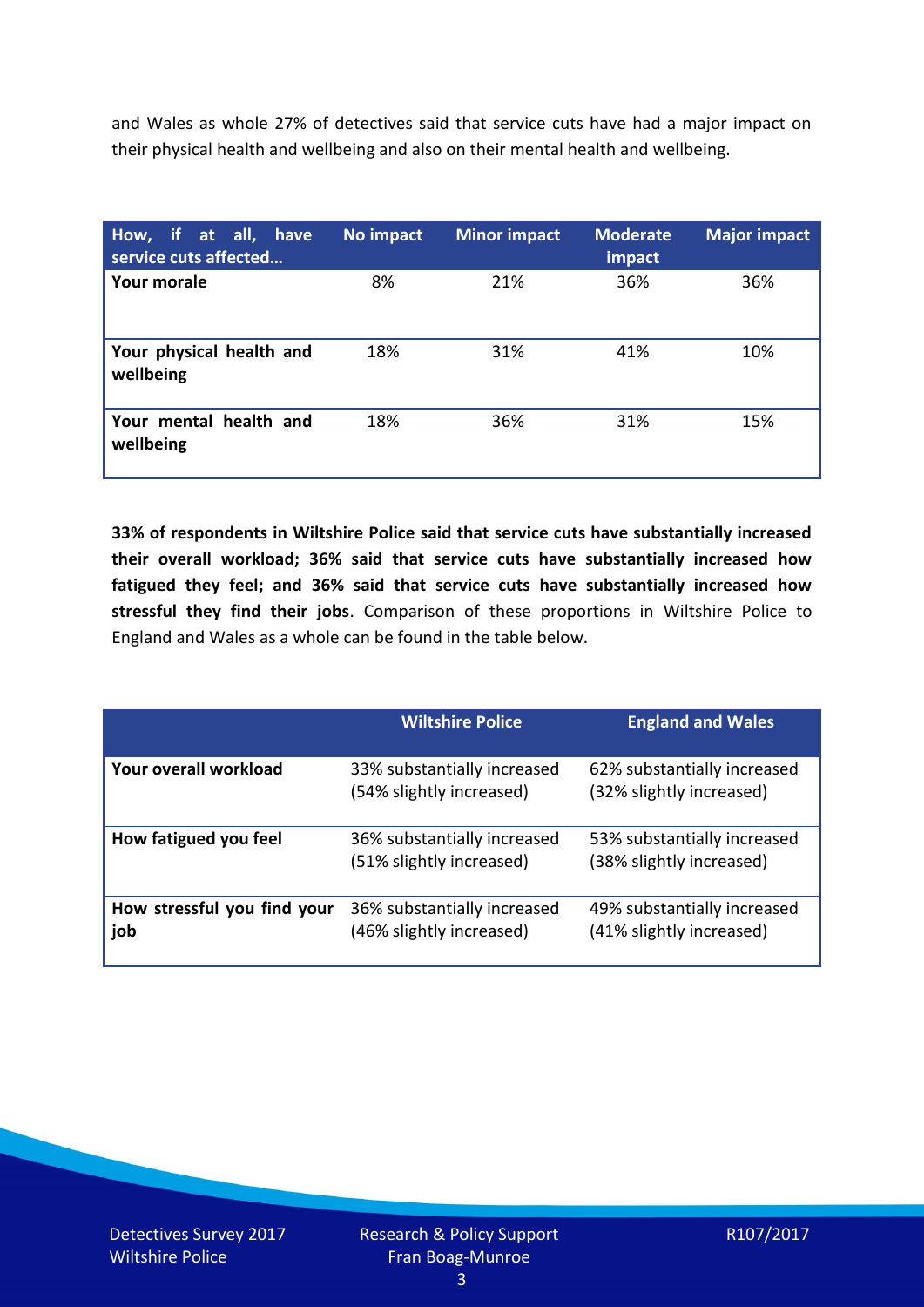## **WORKLOAD AND JOB DEMANDS**

**62% of respondents in Wiltshire Police said that their workload in the last 12 months was either too high or much too high**. This is lower than the national average - in England and Wales as a whole, 76% of respondents said that their workload had been too high or much too high in the last 12 months.

44% of respondents in Wiltshire Police said that their workload enabled them to provide the service needed to victims either most or all of the time; this compares to 27% of detectives in England and Wales as a whole. **The proportion of respondents in Wiltshire Police who said that their workload enabled them to provide the service needed to victims either most or all of the time has increased since 2015** when 35% of respondents felt that they could provide the service needed either most or all of the time.

In addition, 31% of respondents in Wiltshire Police said that their workload enabled them to provide the service needed to witnesses either most or all of the time, in comparison to 22% of detectives in England and Wales overall. **The proportion of respondents in Wiltshire Police who said that their workload enabled them to provide the service needed to witnesses either most or all of the time has decreased since 2015**, when 44% of respondents felt that they could provide the service needed either most or all of the time.

| Does your workload enable<br>you to provide the service<br>needed to? | <b>Never</b> | <b>Sometimes</b> | Most or all of the<br>time |
|-----------------------------------------------------------------------|--------------|------------------|----------------------------|
| <b>Victims</b>                                                        | 3%           | 54%              | 44%                        |
| <b>Witnesses</b>                                                      | 5%           | 64%              | 31%                        |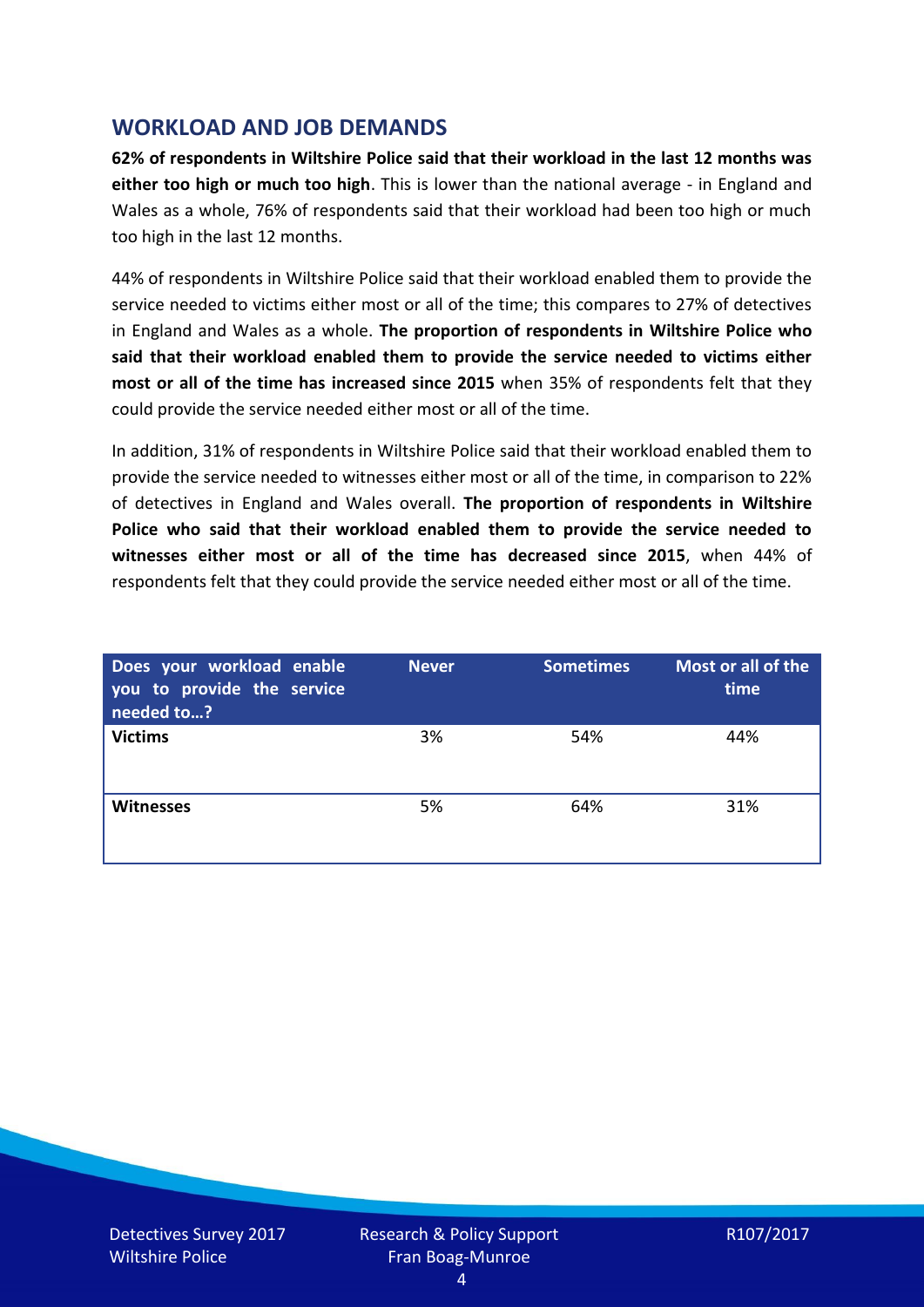#### **JOB RELATED STRESS**

In Wiltshire Police, **39% of respondents said that they felt emotionally drained from work either most or all of the time**. Nationally, this proportion was 48%. The proportion of respondents in Wiltshire Police who said that they had felt emotionally drained from work either most or all of the time has decreased since 2015, when 44% of respondents said that they felt emotionally drained from work.

**36% of respondents in Wiltshire Police said that their job was either very or extremely stressful**. This is the proportion of respondents who, in effect, report a non-diagnostic case of work-related stress within Wiltshire Police.



In England and Wales as a whole 48% of detectives reported a case of work-related stress. Therefore **the proportion of respondents in Wiltshire Police who reported a case of workrelated stress was lower than the national average**. The reasons given by respondents in Wiltshire Police for why they found their job stressful are presented below.

Detectives Survey 2017 Wiltshire Police

Research & Policy Support Fran Boag-Munroe

R107/2017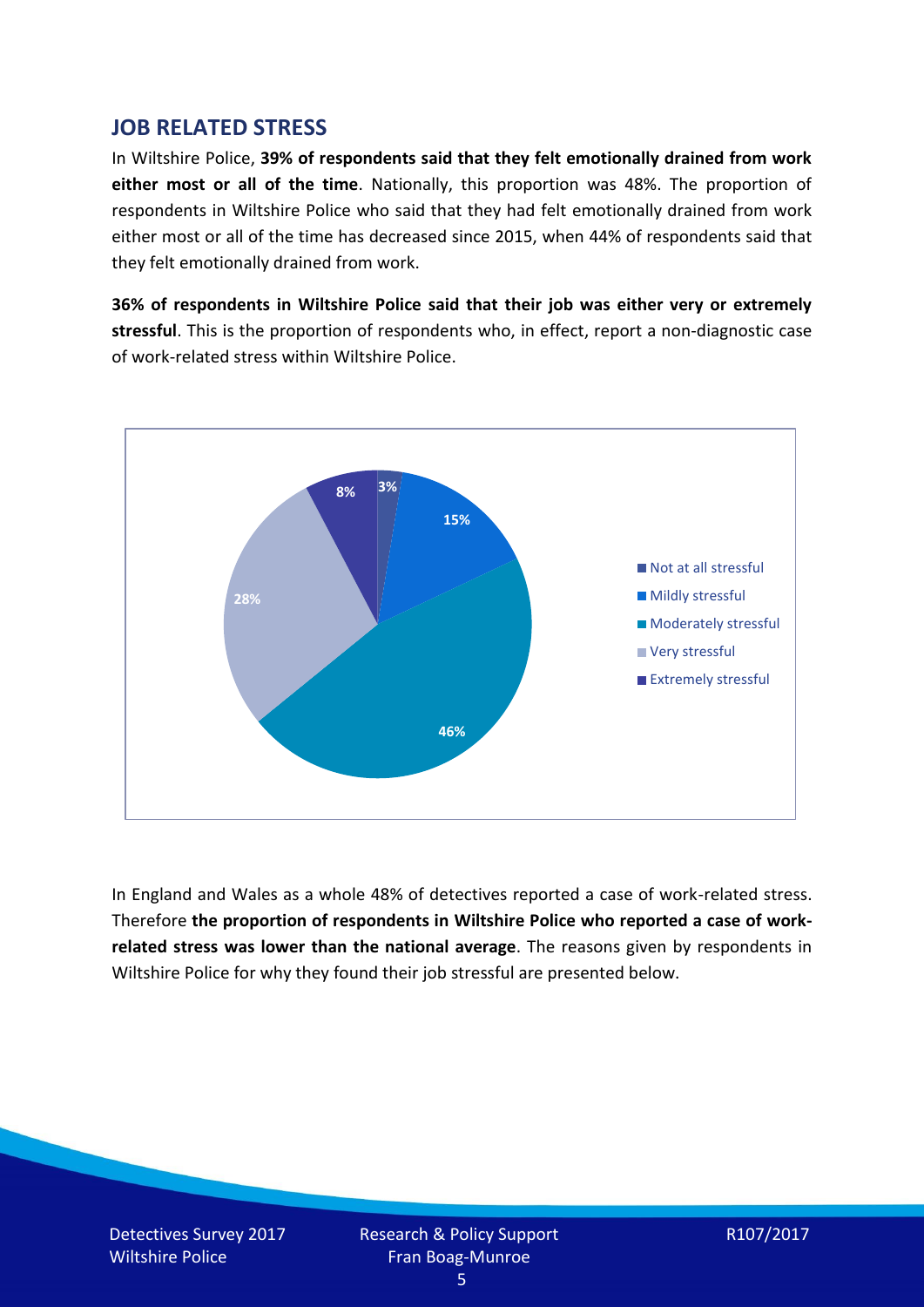| My job is stressful because                                                                | <b>Proportion</b><br>agreeing or<br>strongly<br>agreeing in<br><b>Wiltshire</b><br><b>Police</b> | <b>Proportion</b><br>agreeing or<br>strongly<br>agreeing in<br><b>England and</b><br><b>Wales</b> |
|--------------------------------------------------------------------------------------------|--------------------------------------------------------------------------------------------------|---------------------------------------------------------------------------------------------------|
| There are high levels of personal responsibility                                           | 95%                                                                                              | 93%                                                                                               |
|                                                                                            |                                                                                                  |                                                                                                   |
| There aren't enough officers in my team/unit                                               | 74%                                                                                              | 86%                                                                                               |
| I feel like the general public and partner agencies often<br>have unrealistic expectations | 87%                                                                                              | 82%                                                                                               |
| The nature of my work is high-risk                                                         | 80%                                                                                              | 80%                                                                                               |
| I have a high workload                                                                     | 64%                                                                                              | 80%                                                                                               |
| There is frequent organisational change                                                    | 77%                                                                                              | 79%                                                                                               |
| My work is emotionally demanding                                                           | 69%                                                                                              | 71%                                                                                               |
| I don't have enough time to be able to do my job to a<br>standard of which I can be proud  | 51%                                                                                              | 70%                                                                                               |
| I am unable to meet all the conflicting demands on my<br>time at work                      | 59%                                                                                              | 69%                                                                                               |
| I am exposed to traumatic or distressing incidents and<br>material                         | 62%                                                                                              | 64%                                                                                               |
| I frequently have unrealistic time pressures                                               | 46%                                                                                              | 61%                                                                                               |
| There aren't enough opportunities for professional<br>development                          | 44%                                                                                              | 57%                                                                                               |
| I frequently have unachievable deadlines                                                   | 33%                                                                                              | 57%                                                                                               |
| I am often pressured to work long hours                                                    | 39%                                                                                              | 51%                                                                                               |
| My work-life balance is poor                                                               | 39%                                                                                              | 43%                                                                                               |
| I don't feel like I have enough support from<br>management                                 | 28%                                                                                              | 40%                                                                                               |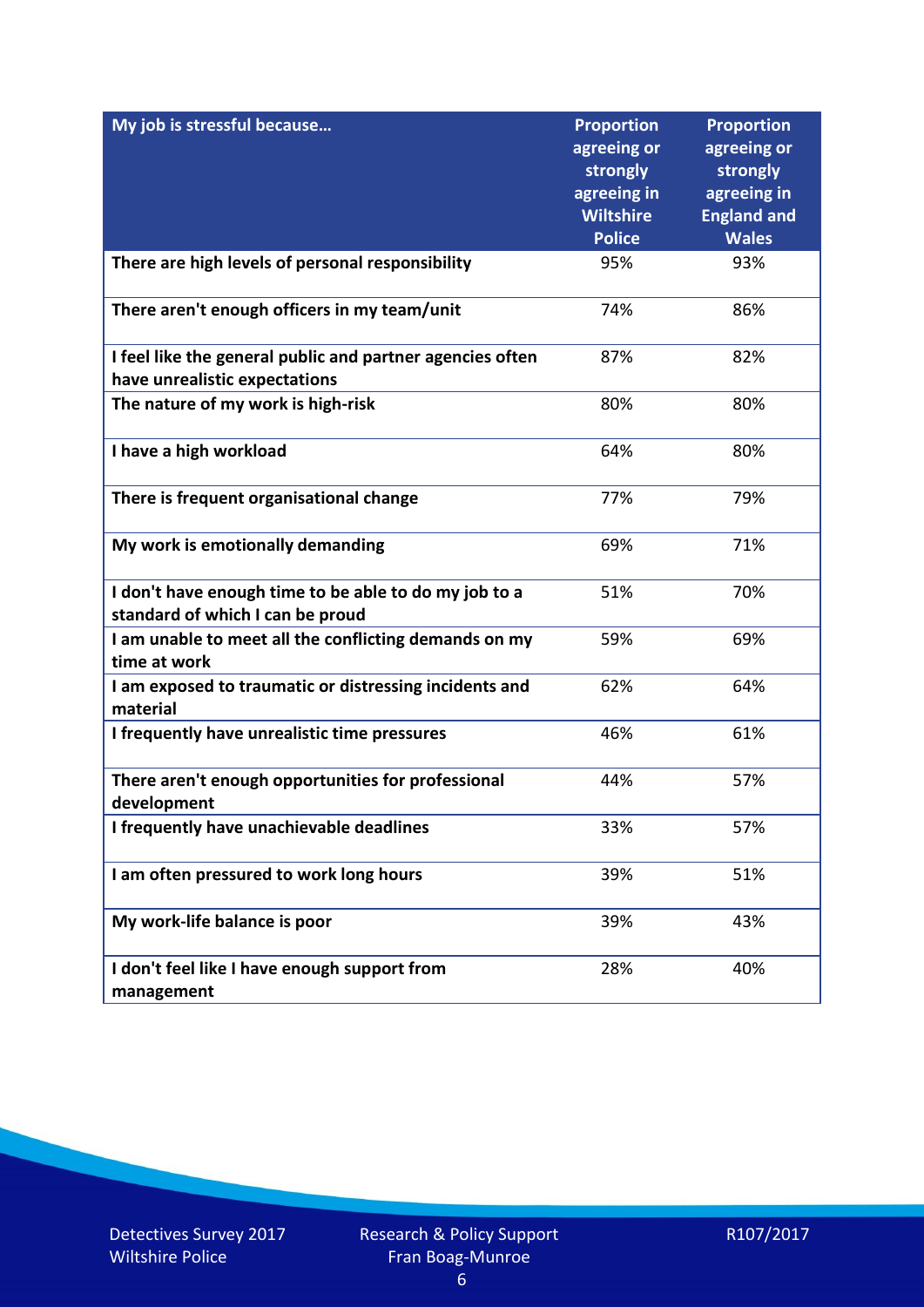# **ABSENCE AND ABSENCE BEHAVIOURS**

**Presenteeism** refers to a person attending work despite feeling that they should have taken sick leave due to their physical or mental health and wellbeing. **In Wiltshire Police, 64% of respondents reported at least one instance of presenteeism associated with their physical health and wellbeing** in the last 12 months**; 59% of respondents reported at least one instance of presenteeism associated with their mental health and wellbeing**.

**Leaveism** refers to a person taking annual leave or rest days rather than sick leave for their physical or mental health and wellbeing. In the last year, **24% of respondents in Wiltshire Police reported at least one instance of leaveism associated with their physical health and wellbeing**, whilst **31% of respondents in Wiltshire Police reported at least one instance of leaveism associated with their mental health and wellbeing.**

Finally, **31% of respondents in Wiltshire Police said that they had taken sickness absence due to their physical health and wellbeing** in the last 12 months. In addition, **23% of respondents said that they had taken sickness absence due to their mental health and wellbeing**.

Comparison of the proportions of respondents reporting presenteeism, leaveism and sickness absence in Wiltshire Police with England and Wales as a whole can be found in the table below.

|                             |                                         | <b>Wiltshire Police</b>               |                                         | <b>England and Wales</b>              |
|-----------------------------|-----------------------------------------|---------------------------------------|-----------------------------------------|---------------------------------------|
| At least one<br>instance of | <b>Physical health</b><br>and wellbeing | <b>Mental health</b><br>and wellbeing | <b>Physical health</b><br>and wellbeing | <b>Mental health</b><br>and wellbeing |
| Presenteeism                | 64%                                     | 59%                                   | 71%                                     | 54%                                   |
| Leaveism                    | 24%                                     | 31%                                   | 42%                                     | 33%                                   |
| <b>Sickness</b><br>absence  | 31%                                     | 23%                                   | 35%                                     | 14%                                   |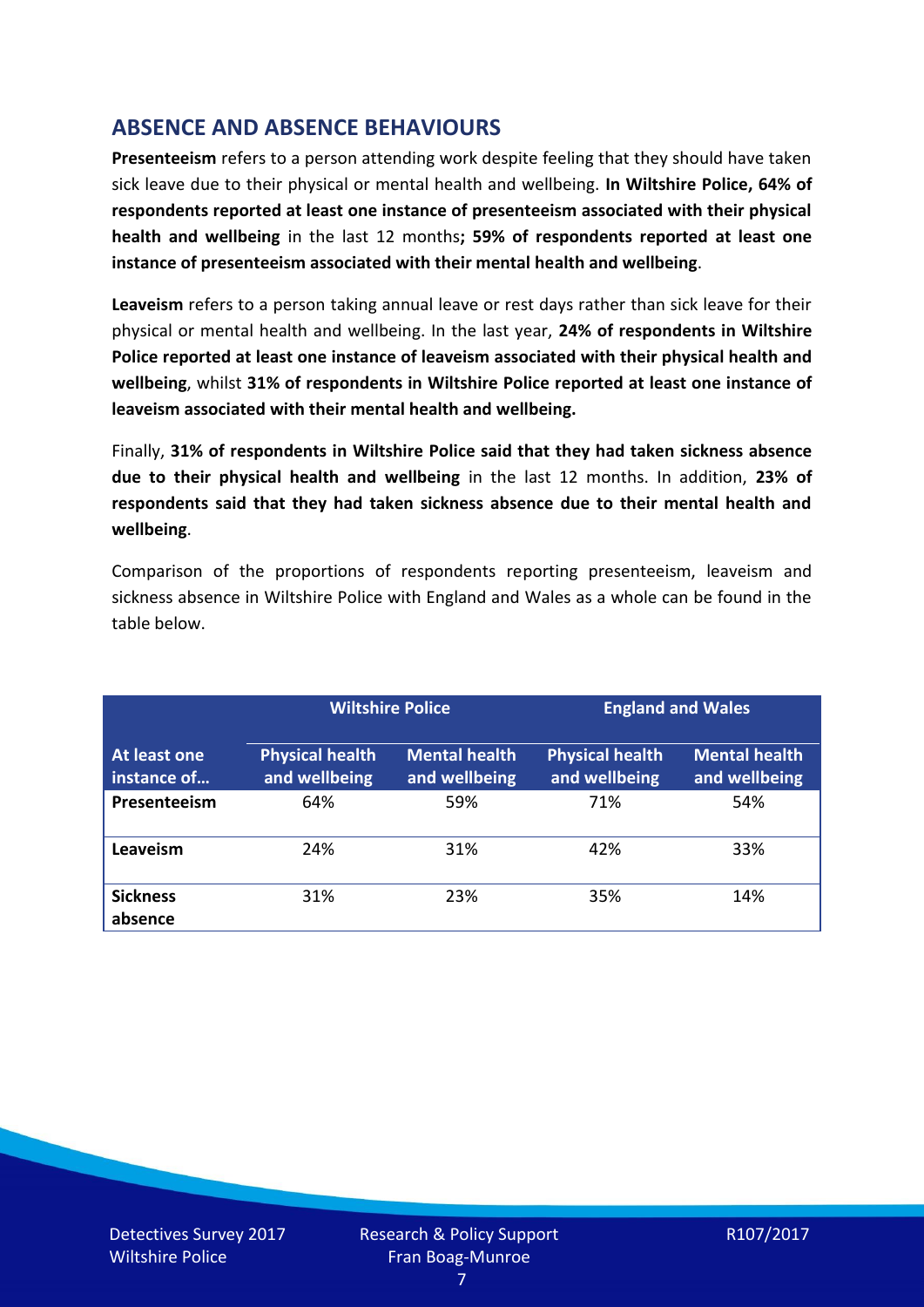## **VIEWS ABOUT THE JOB**

**82% of respondents in Wiltshire Police felt that the role of the detective was seen as less valuable to the force than it used to be.** This compares with 85% of detectives in England and Wales as a whole who said that they felt the role of the detective was now less valuable.

Respondents in Wiltshire Police were less likely to be dissatisfied than satisfied with their jobs, with **18% of respondents saying that they were dissatisfied and 56% of respondents saying that they were satisfied**. In comparison, 36% of detectives in England and Wales as a whole said that they were dissatisfied with their jobs, whilst 45% of respondents said that they were satisfied.

In addition, **the proportion of respondents in Wiltshire Police who said that they were dissatisfied with their job has decreased since 2015**, when 26% of respondents reported job dissatisfaction.



$$
R107/2017
$$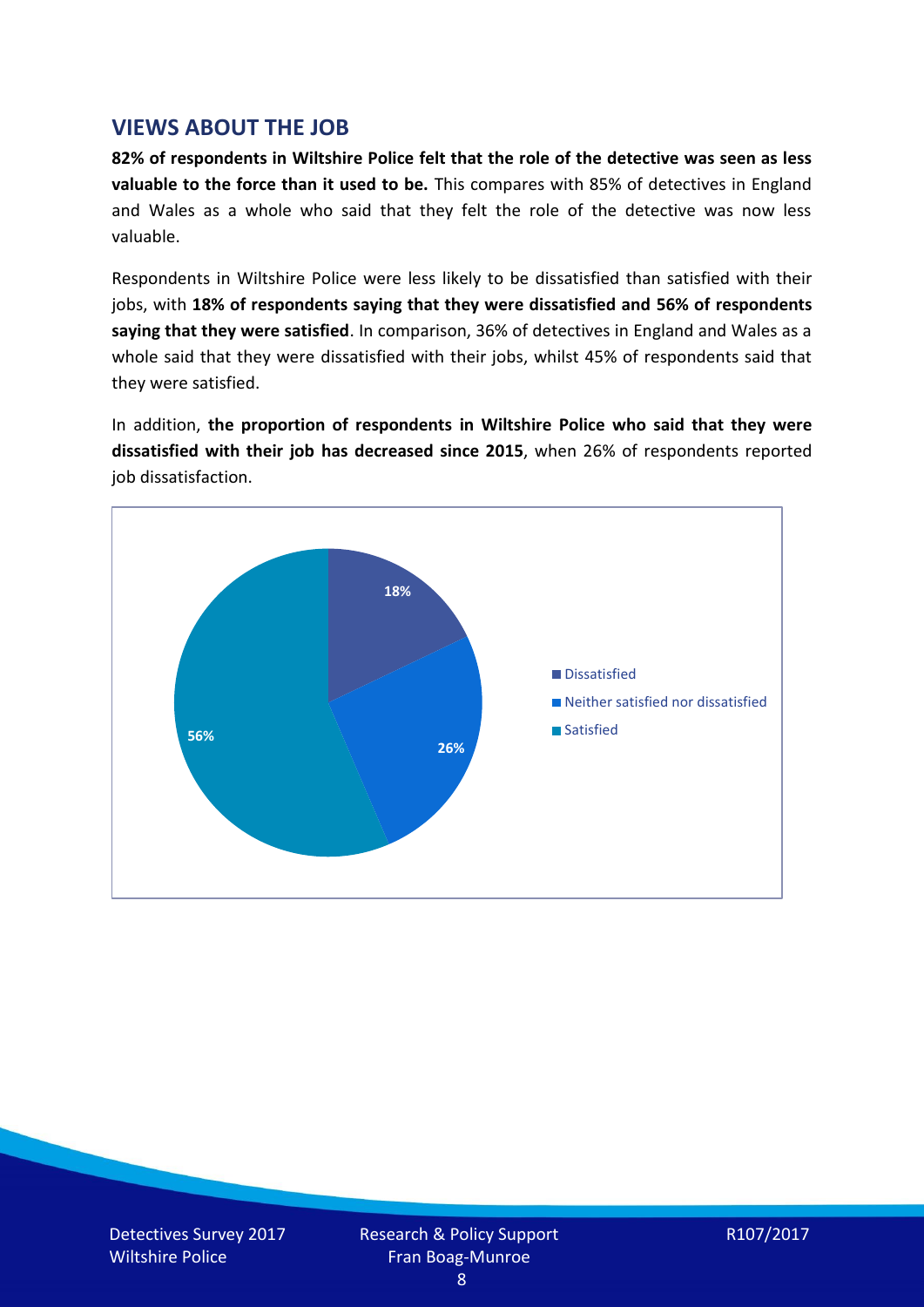## **TRAINING AND CONTINUOUS PROFESSIONAL DEVELOPMENT**

**39% of respondents in Wiltshire Police said that they had difficulties securing specific training opportunities**. This has decreased since 2015, when 40% of respondents in Wiltshire Police reported difficulties securing specific training opportunities.

The proportion of respondents in Wiltshire Police who said that they had difficulties securing training opportunities is lower than the national average, where this year 51% of detectives said that they had difficulties securing training.

In addition, **51% of respondents in Wiltshire Police said that they were rarely given enough time to stay up-to-date with the latest developments in their area of work**. This compares to 56% of respondents in England and Wales as a whole. This proportion is lower than in 2015, when 67% of respondents in Wiltshire Police said that they rarely had enough time to keep up-to-date with the latest developments.

| Are you given enough time<br>to stay up-to-date with the<br>latest developments in your<br>area of work? | <b>Wiltshire Police</b> | <b>England and Wales</b> |
|----------------------------------------------------------------------------------------------------------|-------------------------|--------------------------|
| Rarely                                                                                                   | 51%                     | 56%                      |
| <b>Sometimes</b>                                                                                         | 44%                     | 41%                      |
| <b>Always</b>                                                                                            | 5%                      | 4%                       |

A list of reasons why respondents in Wiltshire Police said that they were not able to stay upto-date with the latest developments in their field can been found in the table below.

| It is difficult to stay up-to-date with the latest developments in<br>my field because          | <b>Wiltshire</b><br><b>Police</b> | <b>England</b><br>and Wales |
|-------------------------------------------------------------------------------------------------|-----------------------------------|-----------------------------|
| I have too many competing priorities                                                            | 67%                               | 79%                         |
| There is no time set aside by my management for study                                           | 74%                               | 76%                         |
| There are not enough officers to cover my day-to-day work for<br>me to attend relevant training | 72%                               | 76%                         |
| My workload is too high                                                                         | 62%                               | 76%                         |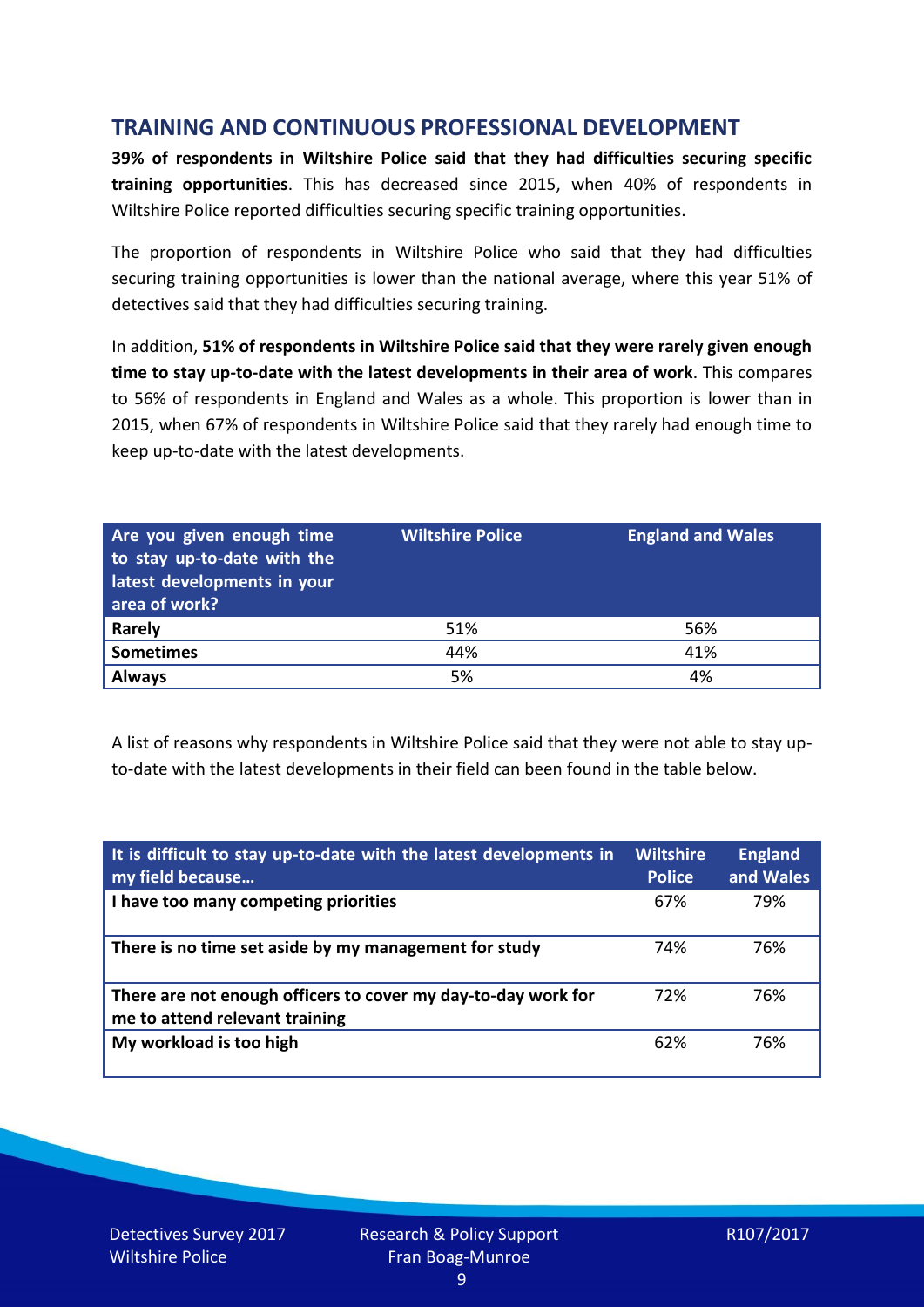| I have too many other commitments                                                        | 67% | 75% |
|------------------------------------------------------------------------------------------|-----|-----|
| The online learning package provided by NCALT is poorly<br>delivered                     | 69% | 73% |
| There are not enough formal training days                                                | 82% | 72% |
| I am too tired at the end of the day                                                     | 69% | 71% |
| Access to knowledge management systems that help<br>communicate new developments is poor | 39% | 51% |
| There is a lack of training staff                                                        | 44% | 46% |
| There is no appropriate training available                                               | 44% | 44% |

## **ATTRACTION AND RETENTION**

**31% of respondents in Wiltshire Police said that they would not change their career path, whilst 21% couldn't think of any job they would prefer**. 10% of respondents said that they would like to change their posting but remain a police officer.

In comparison, 5% of respondents in Wiltshire Police said that they would like to change jobs and stop being a police officer, 26% said that they would take any other job but with similar earnings and benefits, and 8% would quit immediately if they could find something else to do.

**The proportion of respondents in Wiltshire Police who said that they would quit immediately if they could find something else to do has increased since 2015**, when 7% of respondents said that they would quit immediately if they could.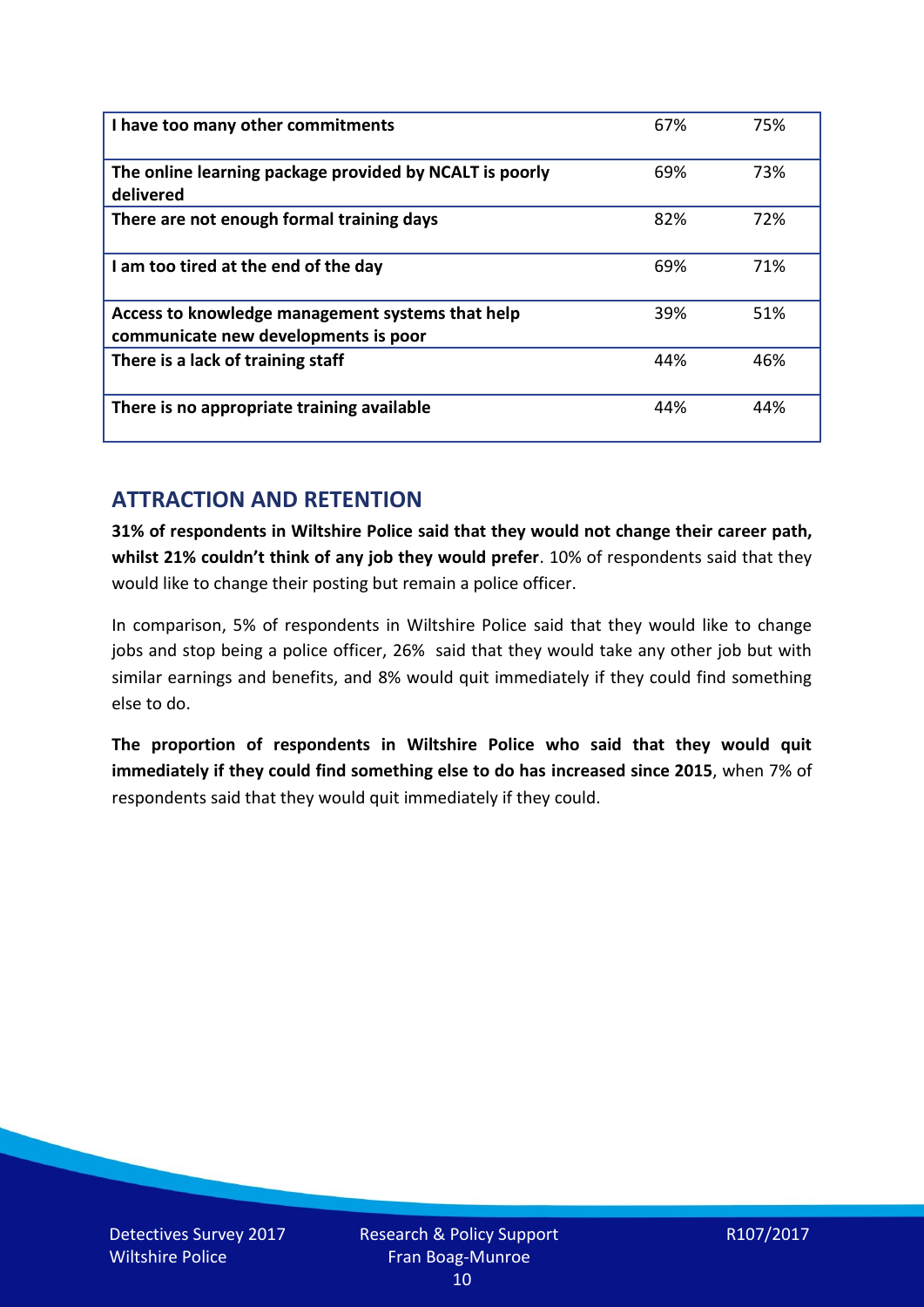|                               | <b>Wiltshire Police</b> | <b>England and Wales</b> |
|-------------------------------|-------------------------|--------------------------|
| I would not change my         | 31%                     | 22%                      |
| career path                   |                         |                          |
| I can't think of any job I    | 21%                     | 14%                      |
| would prefer                  |                         |                          |
| I would like to change my     | 10%                     | 14%                      |
| posting but remain a police   |                         |                          |
| officer                       |                         |                          |
| I would like to change my     | 5%                      | 14%                      |
| job and stop being a police   |                         |                          |
| officer                       |                         |                          |
| I would take almost any       | 26%                     | 26%                      |
| other job with similar        |                         |                          |
| earnings and benefits         |                         |                          |
| I would quit immediately if I | 8%                      | 10%                      |
| could find something else to  |                         |                          |
| do                            |                         |                          |